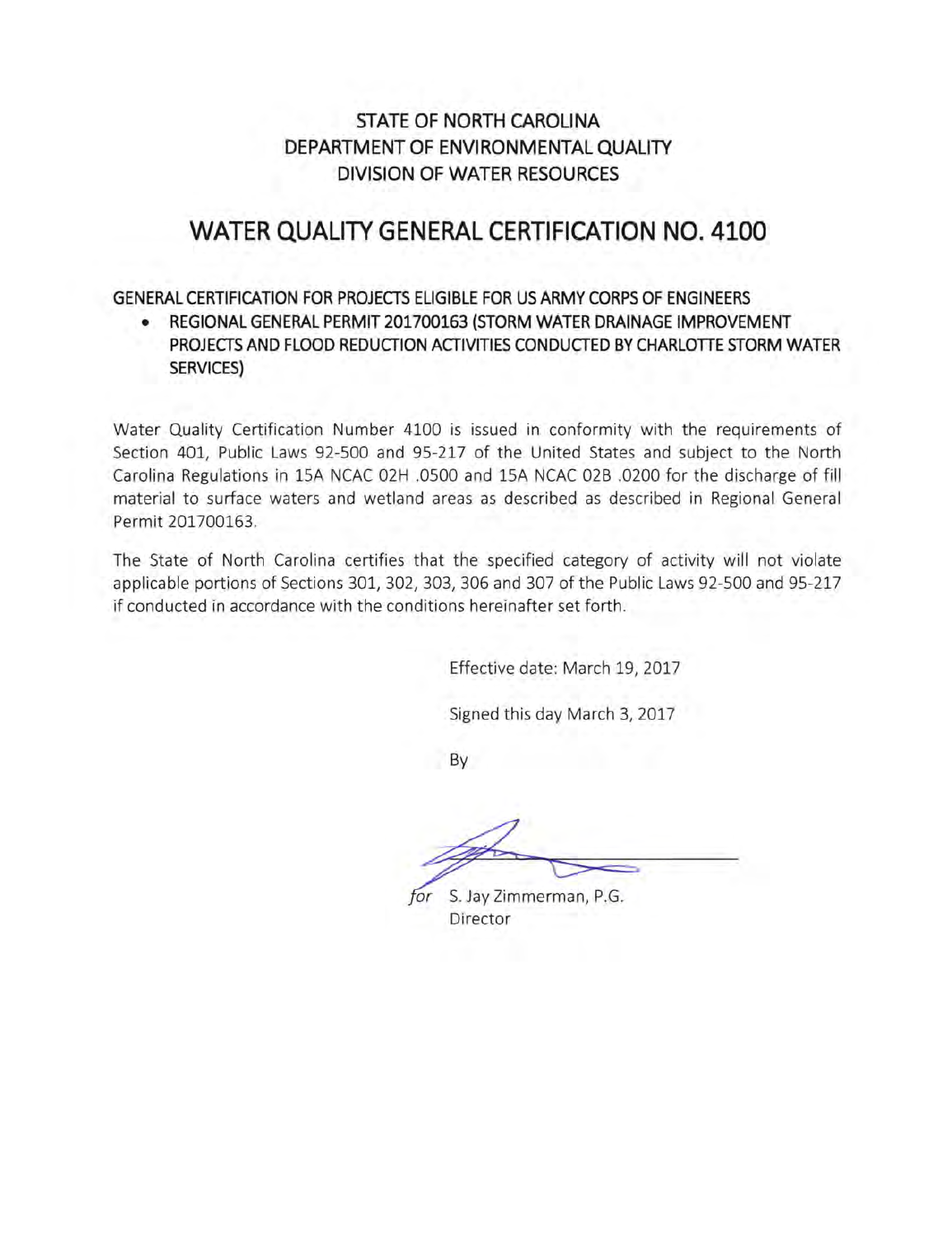**Activities meeting any one (1) of the following thresholds or circumstances require written**  *approval* **for a 401 Water Quality Certification from the Division of Water Resources (DWR):** 

- a} If any of the Conditions of this Certification (listed below} cannot be met
- b} Any permanent impacts greater than 150 linear feet of stream, 0.10 acre of wetlands, and/or 0.5 acres of open water; or
- c} Any temporary impacts greater than 500 linear feet of stream channel, 0.5 acre of wetlands, and/or 5 acres of open water.
- d} Any stream relocation greater than 150 linear feet; or
- e} Any bank stabilization projects for erosion protection which utilize non-natural armoring such as rip-rap, gabion baskets, deflection walls etc. of greater than 300 feet in streambank length; or
- f} Any bank stabilization projects for erosion protection which utilize natural streambank sloping, vegetation, and other natural channel protection techniques of greater than 500 feet of streambank length; or
- g} Any impacts to waters, or to wetlands adjacent to waters, designated as: ORW, HQW, WS-1, WS-11, Trout, or North Carolina or National Wild and Scenic River; or
- h} Any impacts to Unique Wetlands (UWL} [15A NCAC 02H .0506]; or
- i} Any impact associated with a Notice of Violation or an enforcement action for violation(s} of NC Wetland Rules (15A NCAC 02H .0500}, NC Isolated Wetland Rules (15A NCAC 02H .1300}, NC Surface Water or Wetland Standards (15A NCAC 02B .0200}, or State Regulated Riparian Buffer Rules (15A NCAC 02B .0200}; or
- j} Any impacts to subject water bodies and/or state regulated riparian buffers along subject water bodies in the Catawba River Basin or Goose Creek Watersheds (or any other basin or watershed with State Regulated Riparian Area Protection Rules [Buffer Rules] in effect at the time of application) unless:
	- i} The activities are listed as "EXEMPT" from these rules; or
	- ii} A Buffer Authorization Certificate or a Variance is issued by a delegated or designated local government implementing a state riparian buffer program pursuant to 143-215.23.

**Activities included in this General Certification that do not meet one of the thresholds listed above do not require written approval.** 

#### I. **GENERAL CONDITIONS:**

1. When written authorization is required, the plans and specifications for the project are incorporated into the authorization by reference and are an enforceable part of the Certification. Any modifications to the project require notification to DWR and may require an application submittal to DWR with the appropriate fee. [15A NCAC 02H .0501 and .0502]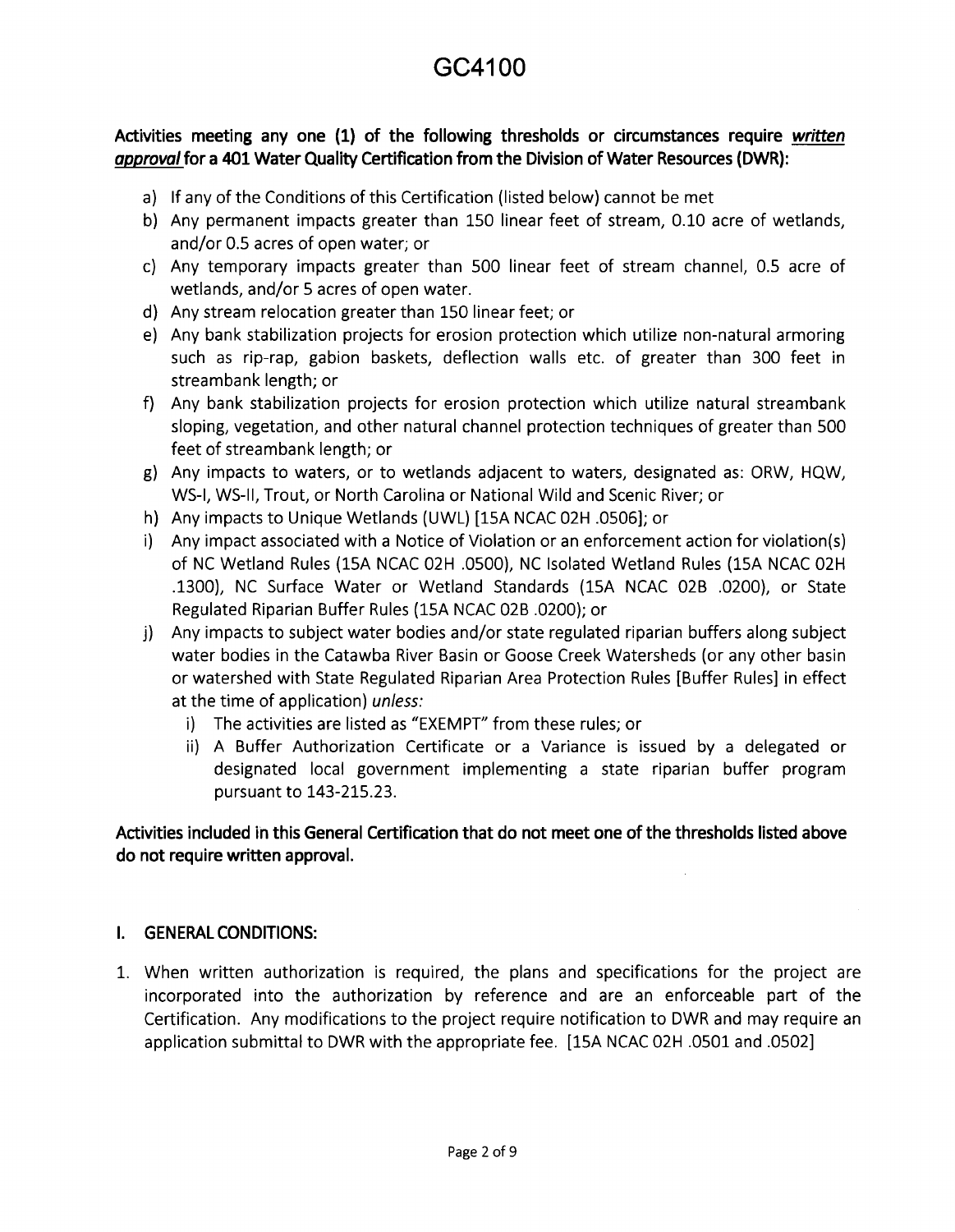2. No waste, spoil, solids, or fill of any kind shall occur in wetlands or waters beyond the footprint of the impacts (including temporary impacts} as authorized in the written approval from DWR; or beyond the thresholds established for use of this Certification without written authorization. [15A NCAC 02H .0501 and .0502]

No removal of vegetation or other impacts of any kind shall occur to state regulated riparian buffers beyond the footprint of impacts approved in a Buffer Authorization or Variance or as listed as an exempt activity in the applicable riparian buffer rules. [15A NCAC 02B .0200]

3. In accordance with 15A NCAC 02H .0506(h}, compensatory mitigation may be required for losses of greater than 150 linear feet of streams and/or greater than one (1) acre of wetlands. Impacts to isolated and other non-404 jurisdictional wetlands shall not be combined with 404 jurisdictional wetlands for the purpose of determining when impact thresholds trigger a mitigation requirement. For linear public publicly owned and maintained transportation projects that are not determined to be part of a larger common plan of development by the US Army Corps of Engineers, compensatory mitigation may be required for losses of greater than 150 linear feet per stream.

Compensatory stream and/or wetland mitigation shall be proposed and completed in compliance with G.S. 143-214.11. For applicants proposing to conduct mitigation within a project site, a complete mitigation proposal developed in accordance with the most recent guidance issued by the US Army Corps of Engineers Wilmington District shall be submitted for review and approval with the application for impacts.

- 4. All activities shall be in compliance with any applicable State Regulated Riparian Buffer Rules in Chapter 2 of Title 15A.
- 5. When applicable, all construction activities shall be performed and maintained in full compliance with G.S. Chapter 113A Article 4 (Sediment and Pollution Control Act of 1973}. Regardless of applicability of the Sediment and Pollution Control Act, all projects shall incorporate appropriate Best Management Practices for the control of sediment and erosion so that no violations of state water quality standards, statutes, or rules occur. [15A NCAC 02H .0506(b)(3) and (c)(3) and lSA NCAC 02B .0200]

Design, installation, operation, and maintenance of all sediment and erosion control measures shall be equal to or exceed the requirements specified in the most recent version of the North Carolina Sediment and Erosion Control Manual, or for linear transportation projects, the NCDOT Sediment and Erosion Control Manual.

All devices shall be maintained on all construction sites, borrow sites, and waste pile (spoil} sites, including contractor-owned or leased borrow pits associated with the project. Sufficient materials required for stabilization and/or repair of erosion control measures and stormwater routing and treatment shall be on site at all times.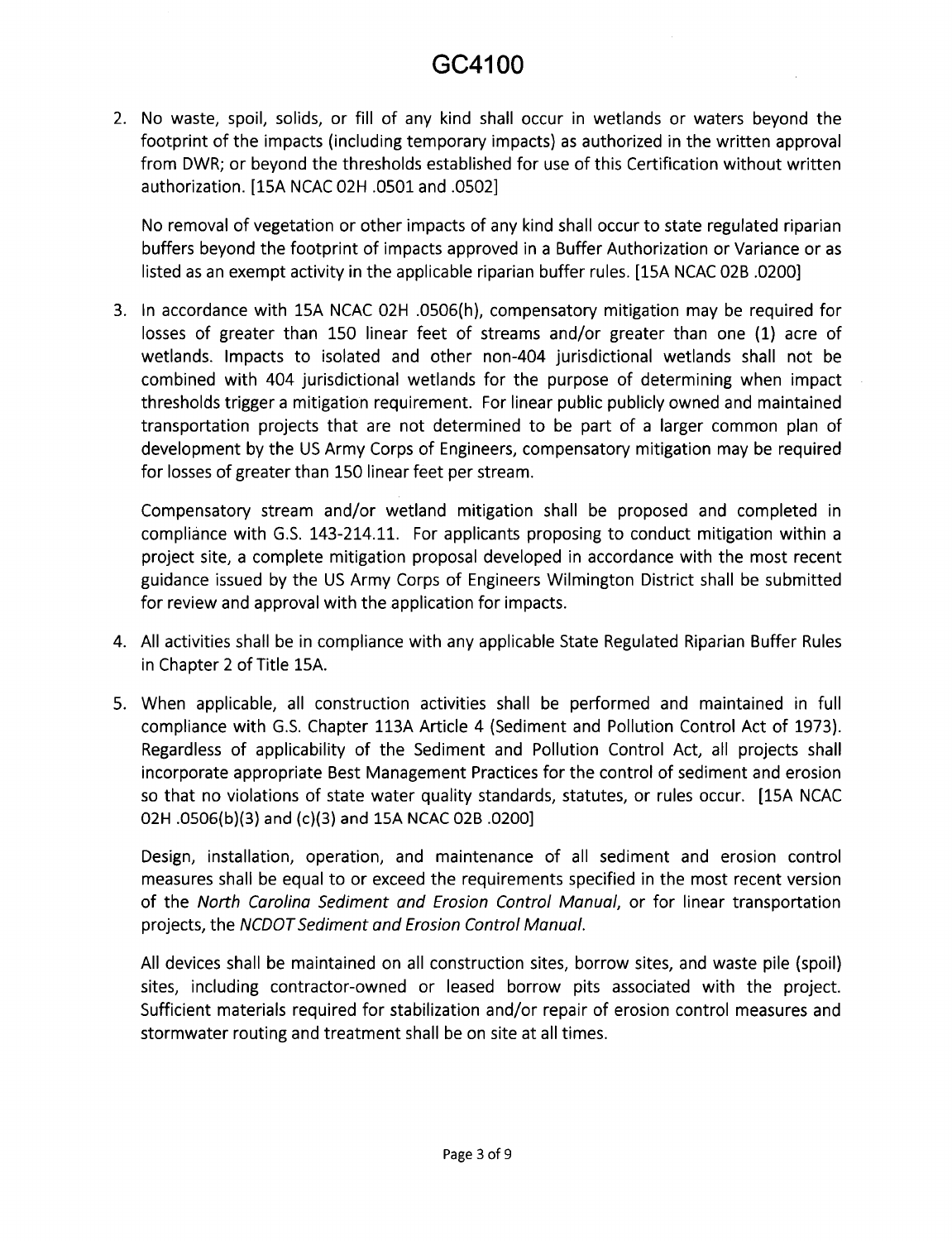For borrow pit sites, the erosion and sediment control measures shall be designed, installed, operated, and maintained in accordance with the most recent version of the North Carolina Surface Mining Manual. Reclamation measures and implementation shall comply with the reclamation in accordance with the requirements of the Sedimentation Pollution Control Act and the Mining Act of 1971.

If the project occurs in waters or watersheds classified as Primary Nursery Areas (PNAs}, SA, WS-I, WS-II, High Quality Waters (HQW), or Outstanding Resource Waters (ORW), then the sedimentation and erosion control designs shall comply with the requirements set forth in 15A NCAC 048 .0124, Design Standards in Sensitive Watersheds.

- 6. Sediment and erosion control measures shall not be placed in wetlands or waters except within the footprint of temporary or permanent impacts authorized under this Certification. Exceptions to this condition require application to and written approval from DWR. [15A NCAC 02H .0501 and .0502]
- 7. Erosion control matting that incorporates plastic mesh and/or plastic twine shall not be used along streambanks or within wetlands. Exceptions to this condition require application to and written approval from DWR. [15A NCAC 028 .0201]
- 8. An NPDES Construction Stormwater Permit (NCGOlOOOO) is required for construction projects that disturb one (1) or more acres of land. The NCGOlOOOO Permit allows stormwater to be discharged during land disturbing construction activities as stipulated in the conditions of the permit. If the project is covered by this permit, full compliance with permit conditions including the erosion & sedimentation control plan, inspections and maintenance, self-monitoring, record keeping and reporting requirements is required. [15A NCAC 02H .0506(b)(5) and (c)(5)]

The North Carolina Department of Transportation (NCDOT) shall be required to be in full compliance with the conditions related to construction activities within the most recent version of their individual NPDES (NCS000250) stormwater permit. [15A NCAC 02H .0506(b)(5) and (c)(5)]

- 9. All work in or adjacent to streams shall be conducted so that the flowing stream does not come in contact with the disturbed area. Approved best management practices from the most current version of the NC Sediment and Erosion Control Manual, or the NC DOT Construction and Maintenance Activities Manual, such as sandbags, rock berms, cofferdams, and other diversion structures shall be used to minimize excavation in flowing water. Exceptions to this condition require application to and written approval from DWR. [15A NCAC 02H .0506(b)(3} and (c)(3)]
- 10. If activities must occur during periods of high biological activity (e.g. sea turtle nesting, fish spawning, or bird nesting}, then biological monitoring may be required at the request of other state or federal agencies and coordinated with these activities. [15A NCAC 02H .0506 (b)(2) and 15A NCAC 048 .0125]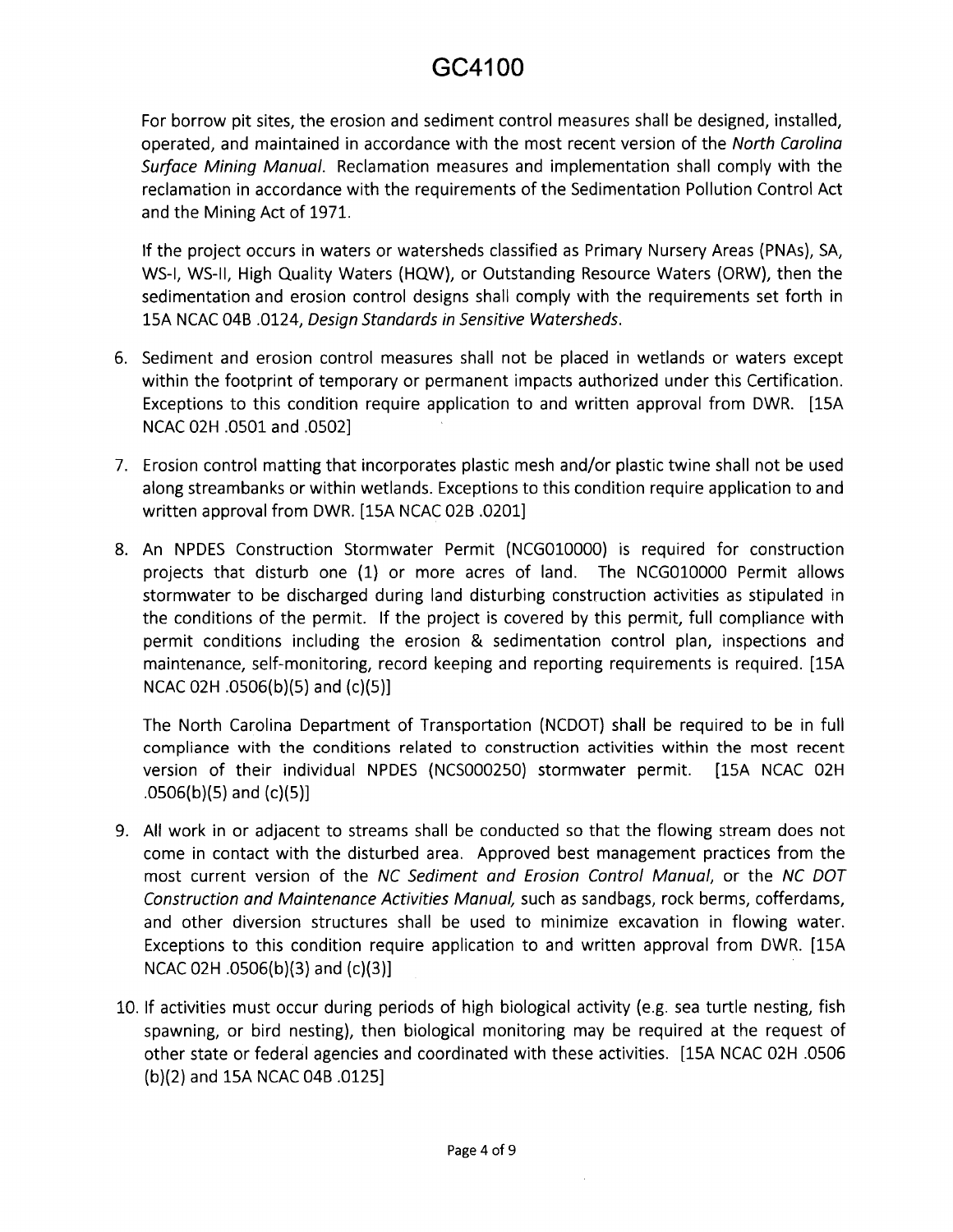All moratoriums on construction activities established by the NC Wildlife Resources Commission {WRC), US Fish and Wildlife Service {USFWS), NC Division of Marine Fisheries {DMF), or National Marine Fisheries Service {NMFS) shall be implemented. Exceptions to this condition require written approval by the resource agency responsible for the given moratorium. A copy of the approval from the resource agency shall be forwarded to DWR.

Work within a designated trout watershed of North Carolina {as identified by the Wilmington District of the US Army Corps of Engineers) or identified state or federal endangered or threatened species habitat, shall be coordinated with the appropriate WRC, USFWS, NMFS, and/or DMF personnel.

11. Culverts shall be designed and installed in such a manner that the original stream profiles are not altered and allow for aquatic life movement during low flows. The dimension, pattern, and profile of the stream above and below a pipe or culvert shall not be modified by widening the stream channel or by reducing the depth of the stream in connection with the construction activity. The width, height, and gradient of a proposed culvert shall be such as to pass the average historical low flow and spring flow without adversely altering flow velocity. [lSA NCAC 02H .0506{b){2) and {c){2)]

Placement of culverts and other structures and streams shall be below the elevation of the stream bed by one foot for all culverts with a diameter greater than 48 inches, and 20% of the culvert diameter for culverts having a diameter less than or equal to 48 inches, to allow low flow passage of water and aquatic life.

If multiple pipes or barrels are required, they shall be designed to mimic the existing stream cross section as closely as possible including pipes or barrels at flood plain elevation and/or sills where appropriate. Widening the stream channel shall be avoided.

When topographic constraints indicate culvert slopes of greater than 5%, culvert burial is not required, provided that all alternative options for flattening the slope have been investigated and aquatic life movement/ connectivity has been provided when possible {e.g. rock ladders, cross vanes, etc.). Notification, including supporting documentation to include a location map of the culvert, culvert profile drawings, and slope calculations, shall be provided to DWR 60 calendar days prior to the installation of the culvert.

When bedrock is present in culvert locations, culvert burial is not required provided that there is sufficient documentation of the presence of bedrock. Notification, including supporting documentation such as, a location map of the culvert, geotechnical reports, photographs, etc. shall be provided to DWR a minimum of 60 calendar days prior to the installation of the culvert. If bedrock is discovered during construction, then DWR shall be notified by phone or email within 24 hours of discovery.

If other site-specific topographic constraints preclude the ability to bury the culverts as described above and/or it can be demonstrated that burying the culvert would result in destabilization of the channel, then exceptions to this condition require application to and written approval from DWR.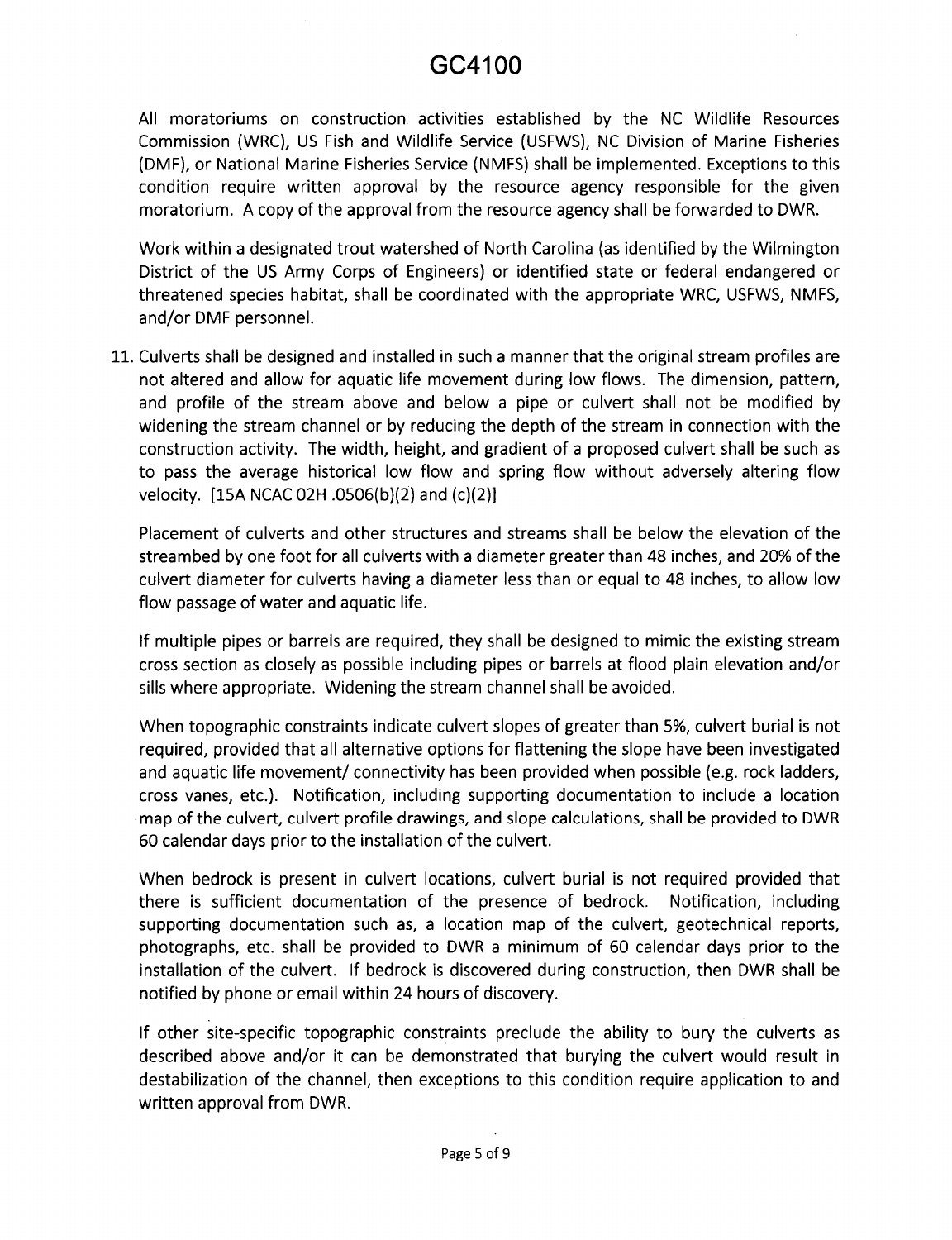Installation of culverts in wetlands shall ensure continuity of water movement and be designed to adequately accommodate high water or flood conditions. When roadways, causeways, or other fill projects are constructed across FEMA-designated floodways or wetlands, openings such as culverts or bridges shall be provided to maintain the natural hydrology of the system as well as prevent constriction of the floodway that may result in destabilization of streams or wetlands.

The establishment of native woody vegetation and other soft stream bank stabilization techniques shall be used where practicable instead of rip-rap or other bank hardening methods.

- 12. Bridge deck drains shall not discharge directly into the stream. Stormwater shall be directed across the bridge and pre-treated through site-appropriate means to the maximum extent practicable (e.g. grassed swales, pre-formed scour holes, vegetated buffers, etc.) before entering the stream. Exceptions to this condition require application to and written approval from DWR. [lSA NCAC 02H .0506(b)(S}]
- 13. Application of fertilizer to establish planted/seeded vegetation within disturbed riparian areas and/or wetlands shall be conducted at agronomic rates and shall comply with all other Federal, State and Local regulations. Fertilizer application shall be accomplished in a manner that minimizes the risk of contact between the fertilizer and surface waters. [15A NCAC 02B .0200 and lSA NCAC 028 .0231]
- 14. If concrete is used during construction, then all necessary measures shall be taken to prevent direct contact between uncured or curing concrete and waters of the state. Water that inadvertently contacts uncured concrete shall not be discharged to waters of the state. [15A] NCAC 028 .0200]
- 15. All proposed and approved temporary fill and culverts shall be removed and the impacted area shall be returned to natural conditions within 60 calendar days after the temporary impact is no longer necessary. The impacted areas shall be restored to original grade, including each stream's original cross sectional dimensions, planform pattern, and longitudinal bed profile. For projects that receive written approval, no temporary impacts are allowed beyond those included in the application and authorization. All temporarily impacted sites shall be restored and stabilized with native vegetation. [15A NCAC 02H  $.0506(b)(2)$  and  $(c)(2)]$
- 16. All proposed and approved temporary pipes/culverts/rip-rap pads etc. in streams shall be installed as outlined in the most recent edition of the North Carolina Sediment and Erosion Control Planning and Design Manual or the North Carolina Surface Mining Manual or the North Carolina Department of Transportation Best Management Practices for Construction and Maintenance Activities so as not to restrict stream flow or cause dis-equilibrium during use of this Certification. [lSA NCAC 02H .0506(b)(2) and (c)(2)]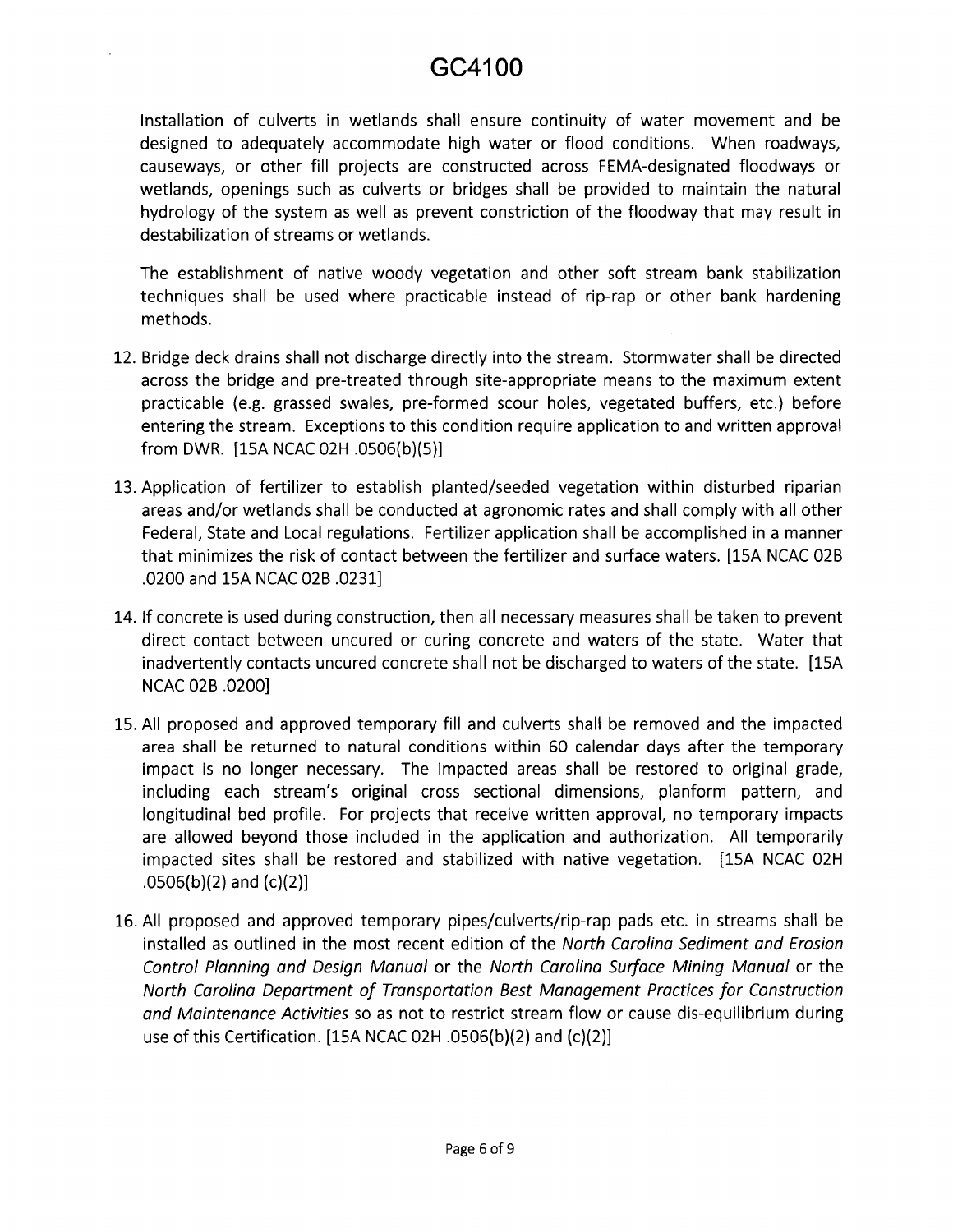- 17. Any rip-rap required for proper culvert placement, stream stabilization, or restoration of temporarily disturbed areas shall be restricted to the area directly impacted by the approved construction activity. All rip-rap shall be placed such that the original stream elevation and streambank contours are restored and maintained. Placement of rip-rap or other approved materials shall not result in de-stabilization of the stream bed or banks upstream or downstream of the area or in a manner that precludes aquatic life passage. [15A NCAC 02H .0506(b)(2)]
- 18. Any rip-rap used for stream or shoreline stabilization shall be of a size and to prevent movement by wave, current action, or stream flows and shall consist of clean rock or masonry material free of debris or toxic pollutants. Rip-rap shall not be installed in the streambed except in specific areas required for velocity control and to ensure structural integrity of bank stabilization measures. [15A NCAC 02H .0506(b)(2)]
- 19. Applications for rip-rap groins proposed in accordance with 15A NCAC 07H .1401 (NC Division of Coastal Management General Permit for construction of Wooden and Rip-rap Groins in Estuarine and Public Trust Waters) shall meet all the specific conditions for design and construction specified in 15A NCAC 07H .1405.
- 20. All mechanized equipment operated near surface waters should be inspected and maintained regularly to prevent contamination of surface waters from fuels, lubricants, hydraulic fluids, or other toxic materials. Construction shall be staged in order to minimize the exposure of equipment to surface waters to the maximum extent practicable. Fueling, lubrication and general equipment maintenance should not take place within 50 feet of a waterbody or wetlands to prevent contamination by fuels and oils. [15A NCAC 02H .0506(b)(3) and (c)(3) and 15A NCAC 02B .0211 (12)]
- 21. Heavy equipment working in wetlands shall be placed on mats or other measures shall be taken to minimize soil disturbance. [15A NCAC 02H .0506(b)(3) and (c)(3)]
- 22. In accordance with 143-215.85(b), the applicant shall report any petroleum spill of 25 gallons or more; any spill regardless of amount that causes a sheen on surface waters; any petroleum spill regardless of amount occurring within 100 feet of surface waters; and any petroleum spill less than 25 gallons that cannot be cleaned up within 24 hours.
- 23. If an environmental document is required under the State Environmental Policy Act (SEPA), then this General Certification is not valid until a Finding of No Significant Impact (FONSI) or Record of Decision (ROD) is issued by the State Clearinghouse. If an environmental document is required under the National Environmental Policy Act (NEPA), then this General Certification is not valid until a Categorical Exclusion, the Final Environmental Assessment, or Final Environmental Impact Statement is published by the lead agency. [15A NCAC OlC .0107(a)]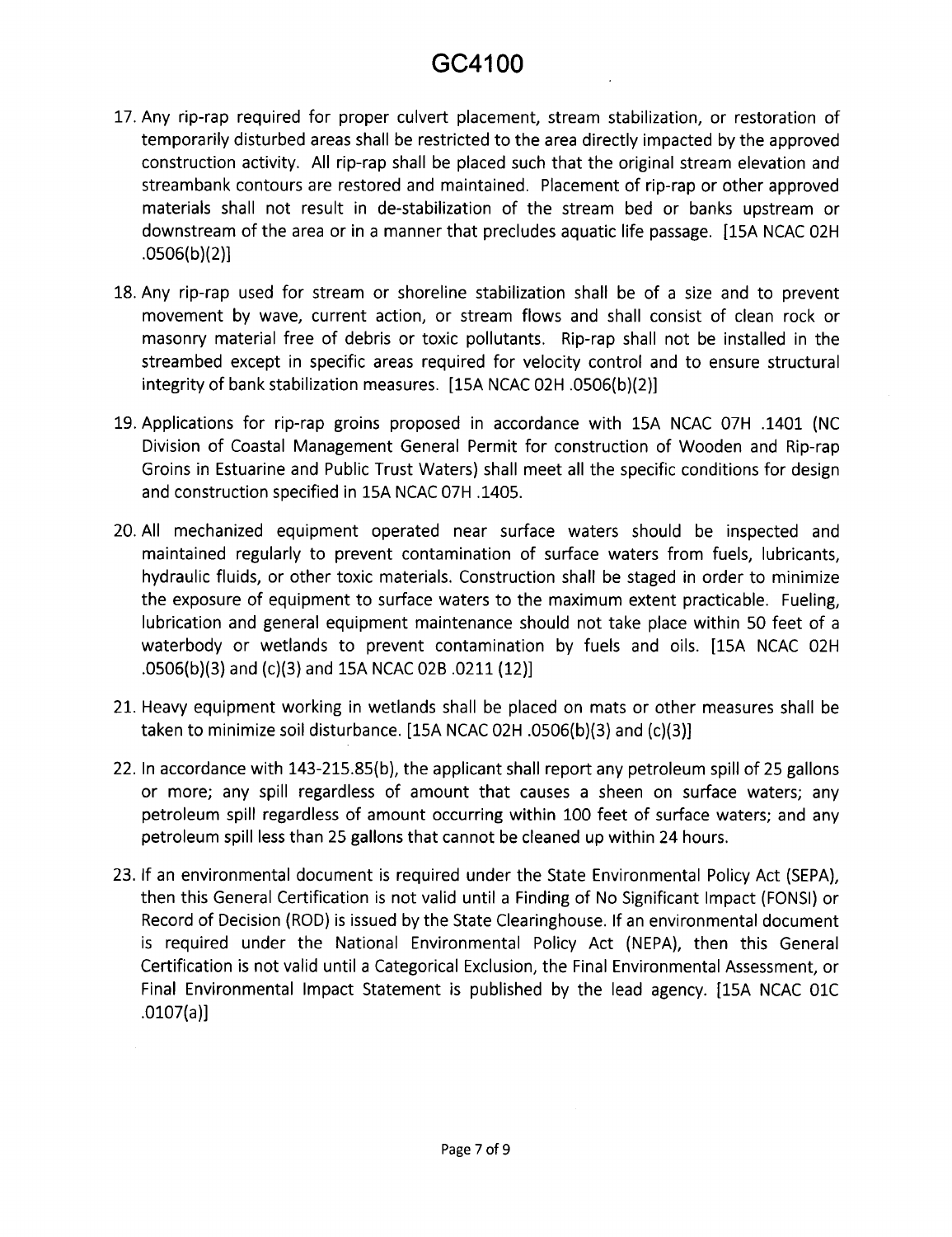- 24. This General Certification does not relieve the applicant of the responsibility to obtain all other required Federal, State, or Local approvals before proceeding with the project, including those required by, but not limited to, Sediment and Erosion Control, Non-Discharge, Water Supply Watershed, and Trout Buffer regulations.
- 25. The applicant and their authorized agents shall conduct all activities in a manner consistent with State water quality standards (including any requirements resulting from compliance with §303(d) of the Clean Water Act), and any other appropriate requirements of State and Federal Law. If DWR determines that such standards or laws are not being met, including failure to sustain a designated or achieved use, or that State or Federal law is being violated, or that further conditions are necessary to assure compliance, then DWR may revoke or modify a written authorization associated with this General Water Quality Certification. [15A NCAC 02H .0507(d)]
- 26. When written authorization is required for use of this Certification, upon completion of all permitted impacts included within the approval and any subsequent modifications, the applicant shall be required to return a certificate of completion (available on the DWR website: https://edocs.deq.nc.gov/Forms/Certificate-of-Completion). [15A NCAC 02H .0502(f)]
- 27. Additional site-specific conditions, including monitoring and/or modeling requirements, may be added to the written approval letter for projects proposed under this Water Quality Certification in order to ensure compliance with all applicable water quality and effluent standards. [15A NCAC 02H .0507(c)]
- 28. If the property or project is sold or transferred, the new Permittee shall be given a copy of this Certification (and written authorization if applicable) and is responsible for complying with all conditions. [15A NCAC 02H .0501 and .0502]

#### II. **GENERAL CERTIFICATION ADMINISTRATION:**

- 1. In accordance with North Carolina General Statute 143-215.3D(e), written approval for a 401 Water Quality General Certification must include the appropriate fee. An applicant for a CAMA permit under Article 7 of Chapter 113A of the General Statutes for which a Water Quality Certification is required shall only make one payment to satisfy both agencies; the fee shall be as established by the Secretary in accordance with 143-215.3D(e)(7).
- 2. This Certification neither grants nor affirms any property right, license, or privilege in any waters, or any right of use in any waters. This Certification does not authorize any person to interfere with the riparian rights, littoral rights, or water use rights of any other person and this Certification does not create any prescriptive right or any right of priority regarding any usage of water. This Certification shall not be interposed as a defense in any action respecting the determination of riparian or littoral rights or other rights to water use. No consumptive user is deemed by virtue of this Certification to possess any prescriptive or other right of priority with respect to any other consumptive user regardless of the quantity of the withdrawal or the date on which the withdrawal was initiated or expanded.